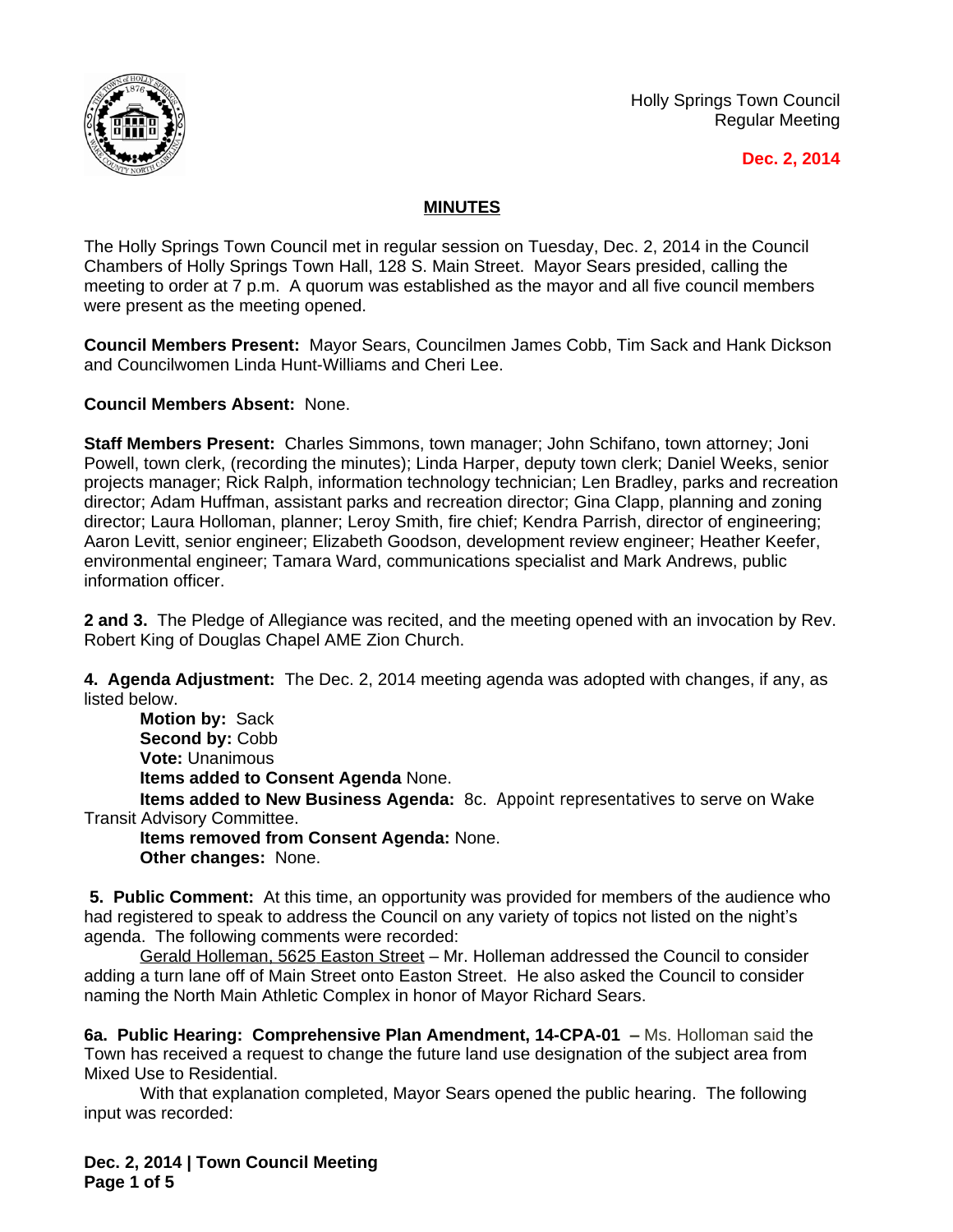Tom Spaulding, 972 Trinity Road, Raleigh – Mr. Spaulding, representing the applicant, addressed the Council to add that a commercial component would not have a chance at success because Holly Springs-Apex Road is scheduled to be realigned, which would eliminate the corner property.

Ms. Goodson agreed that eventually the road is planned for realignment.

There being no further comments, the public hearing was closed.

**Action:** The Council approved a motion to adopt Resolution 14-33 to approve and enact Comprehensive Plan Amendment #13-CPA-01 to change the Vision Holly Springs Comprehensive Plan future land use designation of 133.74 acres of Wake County PIN #' 0730826440 from Mixed Use to Residential as submitted by Spaulding & Norris, PA.

**Motion by**: Sack **Second by**: Cobb **Vote:** Unanimous. *A copy of Resolution 14-33 is attached to these minutes.*

**6b. Public Hearing: Rezoning Petition 14-REZ-10 –** Ms. Holloman said the Town has received a request for a zone map change to property totaling approximately 133.74 acres from R-30: Residential to PUD: Planned Unit Development. The property is located adjacent to the existing northern boundary of the Twelve Oaks subdivision.

With that explanation completed, Mayor Sears opened the public hearing. The following input was recorded:

Tom Spaulding, 972 Trinity Road – Mr. Spaulding addressed the Council to say that he would speak to the density question during discussion of the Planned Unit Development amendment, if the Council desires.

There being no comments, the public hearing was closed.

**Action #1:** The Council approved a motion to accept the following statements as being true: *"The requested zone map change from R-30: Residential to PUD: Planned Unit Development is consistent with the Vision Holly Springs Comprehensive Plan since the Future Land Use Plan Map indicates this property as Residential and the Twelve Oaks Planned Unit Development Master Plan allows for a wide variety of residential lot types."*

**Motion by**: Williams **Second by**: Dickson **Vote:** Unanimous.

**Action #2:** The Council approved a motion to adopt ordinance 14-REZ-10 to approve and enact Zone Map Change Petition #14-REZ-10 to change the zoning of 133.74 acres of Wake County PIN #0730826440 from R-30: Residential to PUD: Planned Unit Development as submitted by Spaulding & Norris, PA.

**Motion by**: Williams **Second by**: Dickson **Vote:** Unanimous. *A copy of Zoning Ordinance 14-REZ-10 is attached to these minutes.*

**7. Consent Agenda:** The Council approved a motion to approve all items on the Consent Agenda. The motion carried following a motion by Councilman Sack, a second by Councilman Cobb and a unanimous vote. The following actions were affected:

7a. Minutes – The Council approved minutes of the Council's meeting held Nov. 18, 2014.

7b. Annexation 14-08 – The Council adopted Resolution 14-34 directing the town clerk to investigate the sufficiency of annexation petition A14-08 and setting a public hearing. *A copy of Resolution 14-34 is attached to these minutes.*

7c. CY 2015 Regular Meeting Schedule -- The Council approved the CY 2015 regular meeting schedule. *A copy of the CY 2015 regular meeting schedule is attached to these minutes.*

**Dec. 2, 2014 | Town Council Meeting Page 2 of 5**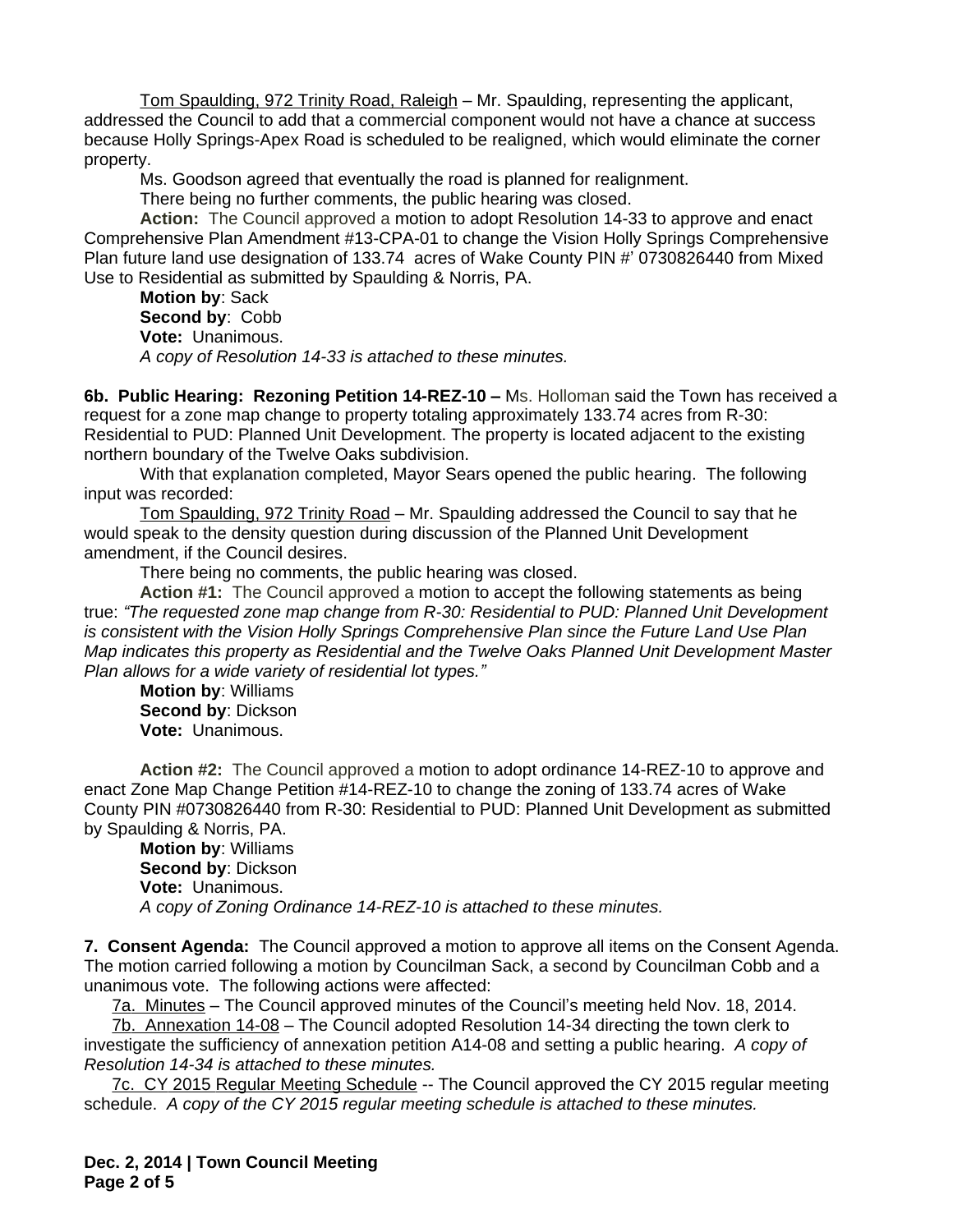7d. Jordan Lake Partnership Agreement Addendum – The Council approved an addendum to the Jordan Lake Partnership agreement.

7e. North Carolina Sedimentation Control Commission Agreement – The Council approved to enter a memorandum of agreement with the North Carolina Sedimentation Control Commission.

8a. Avent Ferry Road-Bypass Intersection - Ms. Parrish said staff and elected officials secured a NCDOT municipal agreement, as attached, in the amount of \$925,000 toward the improvements at Avent Ferry Rd/Bypass.

She said the estimated project budget is \$1,600,000. NCDOT will reimburse the Town in the amount of \$925,000. The Town's total share is \$675,000, of which \$189,000 has been appropriated. The remaining \$486,000 will come from street reserves.

**Action:** The Council approved a motion to approve a municipal agreement with NCDOT for Avent Ferry Road-Bypass intersection project.

**Motion by**: Sack **Second by**: Cobb **Vote:** Unanimous.

**8b. 03-PUD-01-A09 Twelve Oaks –** Ms. Holloman said the purpose of the proposed amendment to the Twelve Oaks Planned Unit Development is to incorporate  $a \pm 133.47$ -acre parcel located adjacent to the existing northern boundary of the Twelve Oaks subdivision. The subject parcel is separated by Woodscreek Road and is at the intersection of Old Holly Springs Apex and Woodscreek Roads. There are no associated development changes with this amendment. The newly acquired land would be subject to the same PUD development criteria and standards as the existing land within Twelve Oaks.

She said a PUD is used to create a unified development and set forth a unique set of zoning regulations for the development; therefore, a detailed site plan is not provided, only the dimensional and "zoning" standards for each area.

**Action:** The Council approved a motion to approve Planned Unit Development #03-PUD-01-A09 for Twelve Oaks as submitted by Tom Spaulding of Spaulding & Norris, PA, Project Number 410-02, dated 10/27/14 with the following conditions:

1. All previous approval conditions for the *Twelve Oaks PUD* will apply to this plan amendment.

2. This amendment has added new area to the PUD and therefore the following conditions are specific to the new PUD area known as the Stephenson Tract:

A. There is an infrastructure reimbursement agreement in place for the original Twelve Oaks PUD which does not include the additional area being added to the PUD with this amendment however a new agreement is being prepared for the Stephenson Tract. This agreement has not been approved at the time of this staff report. Note that this approval is contingent on the approval of this agreement. If the agreement is not approved or approved with different terms than what staff and the developer have been discussing, this plan will need to be amended to reflect the changes.

B. Any property that is added to the PUD is required to meet the Town of Holly Springs NPDES PH. II Post Construction Stormwater Ordinance

C. A fee-in-lieu of upgrade will be required for this project for the Twelve Oaks Pump Station and Force Main

D. With the first plat associated with this tract of the PUD, the following items must be addressed:

1) HOA covenants shall be recorded or verification provided that the current HOA document will apply to the additional area.

E. With the first preliminary subdivision plan associated with this tract of the PUD, the following items must be addressed: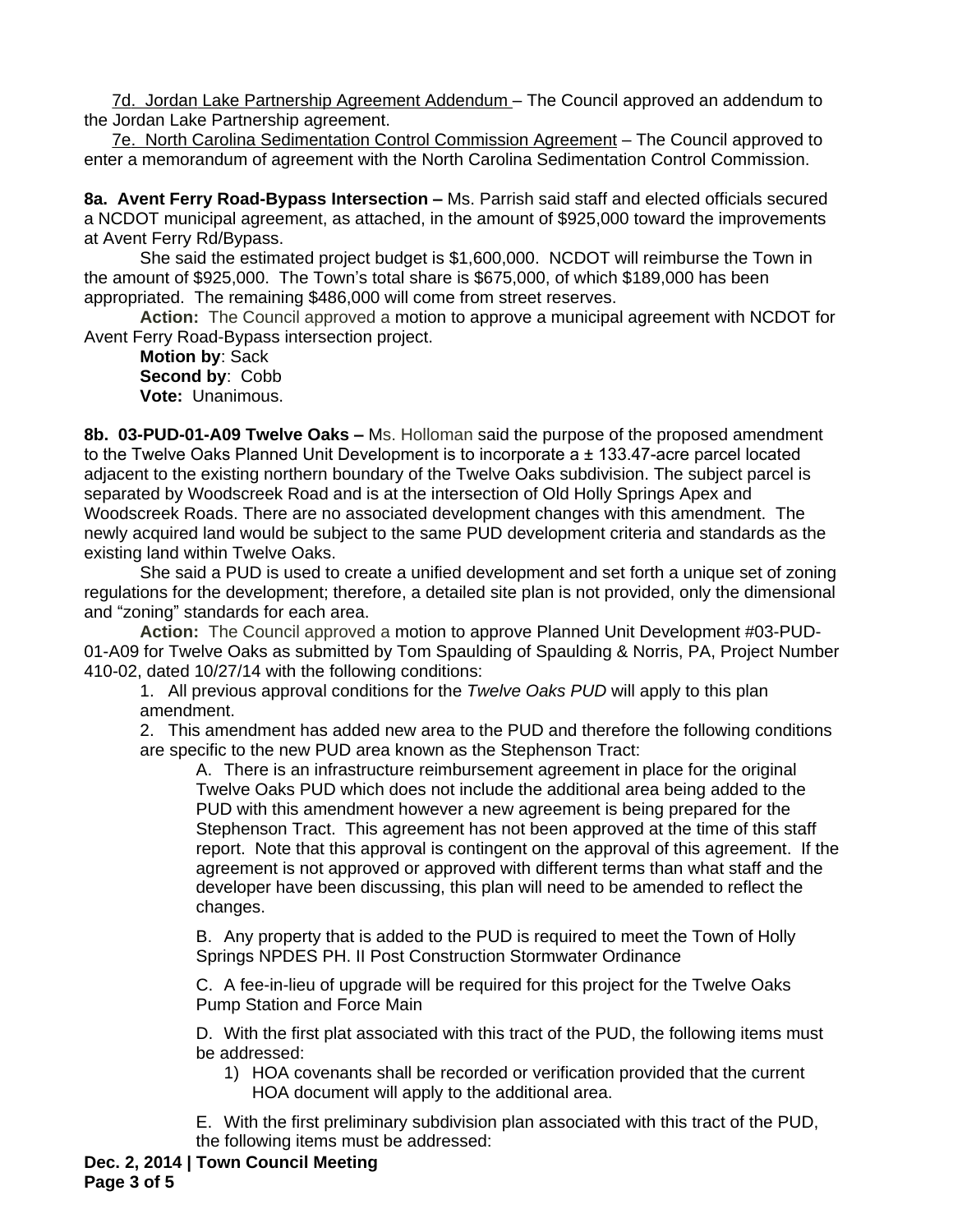1) A flood study will be required for any drainage area over 20 acres. A preliminary flood study will be required with preliminary plan submittals.

2) No fill will be allowed in the flood plain for residential lot construction. 3) The following will be required for the existing pond with any preliminary plan submittal.

a. Provide a sealed engineer's report including calculations to verify hydraulic capacity of existing pond prior to 1<sup>st</sup> construction drawing submittal. Identify primary and secondary outlet structures and/or spillways.

b. Provide a sealed engineer's report and recommendations to verify structural integrity of dam(s) prior to 1<sup>st</sup> construction drawing submittal.

c. Provide 100-yr water surface elevation area of the pond.

d. Show 20' maintenance easement surrounding pond and dam

e. Verify that pond meets NCDENR Dam Safety requirements.

F. With the first construction plan associated with this tract of the PUD, the following items must be addressed:

1) Verify that there is room to provide diffuse flow into the buffer from the storm drainage outlets.

2) Homeowner Environmental education packet must be submitted.

3) Provide draft PCN with all supporting documentation including but not limited to buffer determinations and projected location and impacts to jurisdictional features for the entire project. This should include all impacts in the 12 Oaks PUD and that stormwater and other requirements resulting from 404/401 permitting process should be identified

4) A Final Gravity Sewer Line Sizing Report will be required for all lines that are stubbed to adjacent upstream properties including calculations to document line sizes, adequacy of proposed sanitary sewer lines to serve all future upstream development. If no changes have been made to what was submitted and approved during the PUD review then provide verification that the original sewer study is applicable to the final design.

G. Prior to issuance of a land disturbance permit or construction drawing approval for any area associated with this tract of the PUD, the following items must be addressed:

1) Approval of Stormwater Management Plan is required.

2) Payment of the Stormwater Fee-in-Lieu will be required.

3) Stormwater sureties are required on this project. A performance surety in the form of a bond, letter of credit or cash is required in the amount of 150% estimated construction cost of the stormwater BMP prior to the preconstruction meeting and a maintenance surety in the form of a cash escrow account in the amount of 35% the actual construction cost of the BMP is required at the end of the performance monitoring period for the project.

4) All environmental permits must be obtained for the entire project.

H. The following must be addressed within 10 days of approval by Town Council: 1) Provide revised plan to show the additional access point (with a note that it is to be provided if determined it is needed during the Subdivision Plan review) to Woodscreek Road on the western side of main entrance to the southern portion of the property.

2) The sewer study must be approved.

3) The fire flow analysis must be approved.

[Ms. Goodson said all of the conditions under item H are in the process.] **Motion by**: Dickson